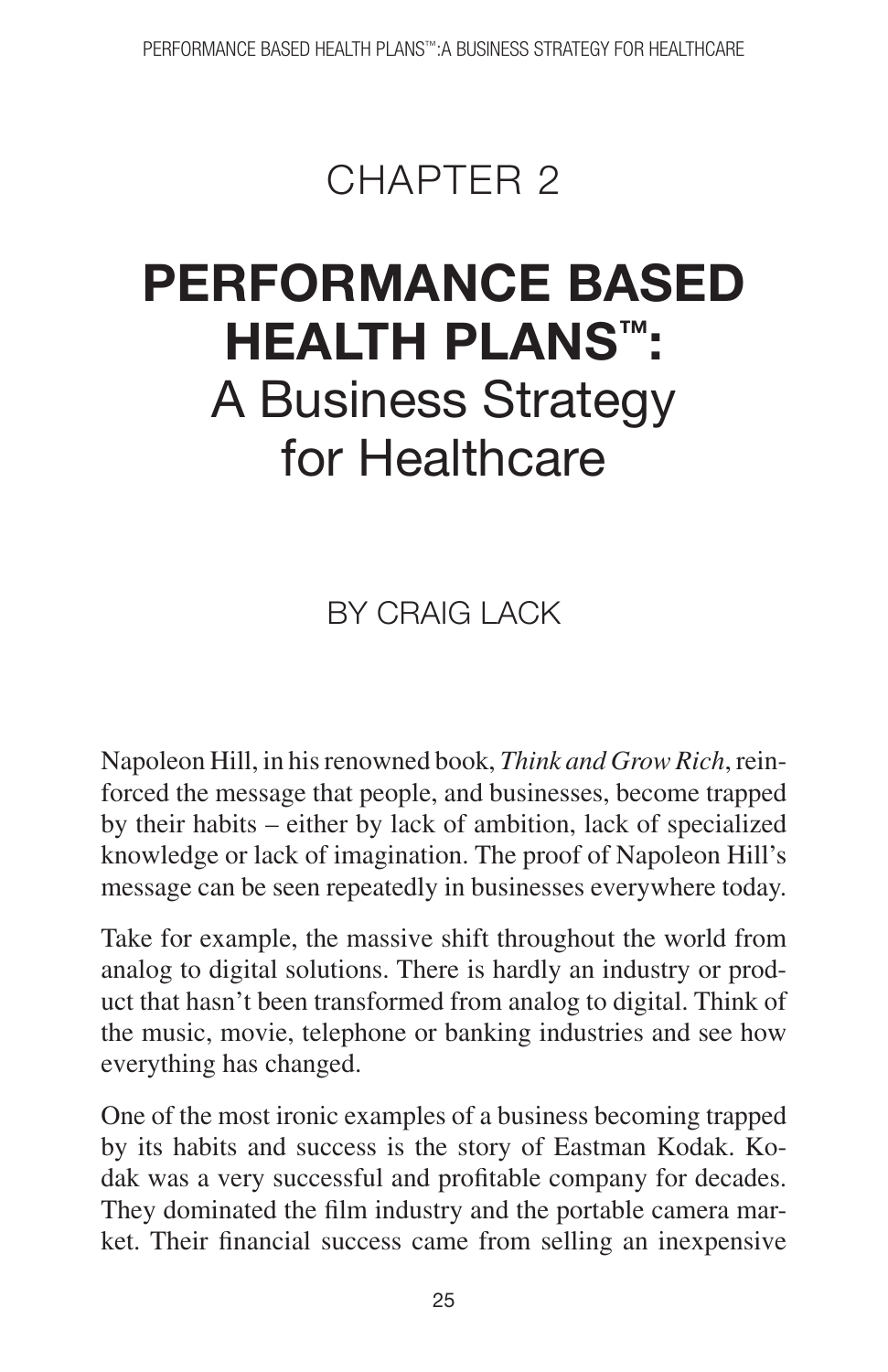camera and then selling consumers all the film to use inside. Of course, they also processed the film to provide consumers the photographs that they would place in their albums. Every click of every camera meant money for Eastman Kodak.

The story becomes almost unbelievable, but in hindsight everything seems so obvious. Kodak invented digital photography. Unfortunately they were trapped by their past successes and were locked into their entrenched habits and lack of ambition. No one could overcome groupthink and the mantra of historical best practices. Internally, the dialog inside the company was that nearly all profits came from film, so why waste profits on developing digital. We all know how that story ended.

Despite today's tsunami of change to the digital world, there are still two remaining enormous industries in the United States that are resisting and fighting the inevitable: Our public education system and our healthcare system. The healthcare system in America is a \$2.8 trillion industry and is inherently and systemically inflationary. Despite twenty-five years of Managed Care (Costs) we are no closer to controlling costs than before PPOs, HMOs and Rx cards were created.

We have now reached a point in time where government intervention has created laws making health insurance a regulated industry and a mandate for its citizens under the threat of taxation. Nowhere is the HealthCare Reform impact felt more than in the middle market companies throughout America.

Middle market companies are stuck with out-of-control trend increases in their healthcare spend (cost). At first you make your habits, and then your habits make you. A perfect example of this can be seen in how middle market companies purchase their healthcare. Think of it as the trap of experience. Lacking specialized knowledge, executives rely on their developed habits over years of repeating the same buying strategies and tactics.

There is a behavioral economic theory called the rule of first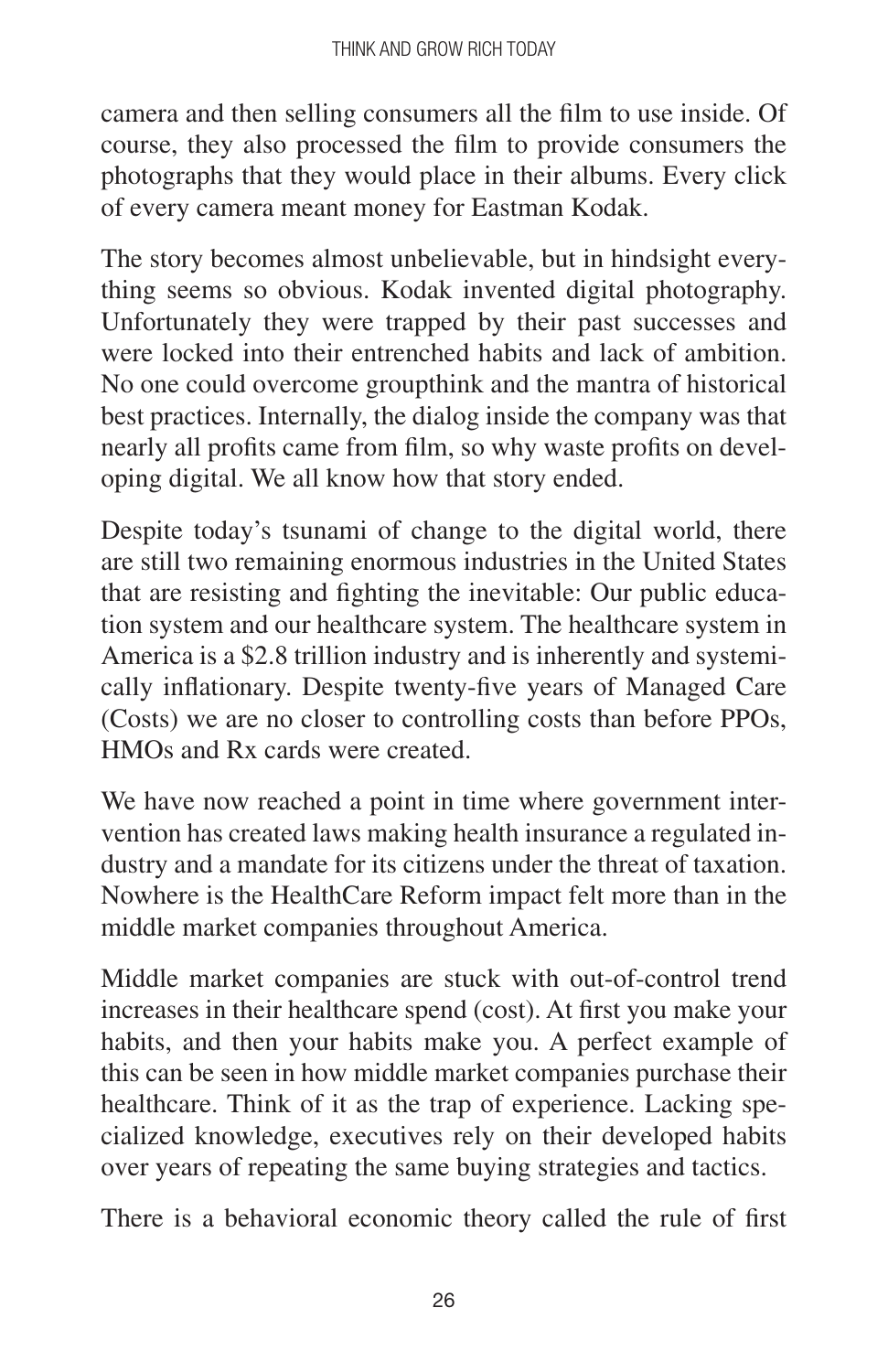knowledge which states that most people have a difficult time unlearning the very first thing they learned about any particular subject, or process. More importantly, people find it very hard to change. This is evident in the repeated status-quo process of middle market companies purchasing and renewing their healthcare.

Napoleon Hill references habits and a lack of specialized knowledge as being two roadblocks to successfully making the change that you need in order to have success. Our experience with over 1,000 healthcare renewals leads us to the following conclusions. The vast majority of middle market companies look at their healthcare as a liability. Liability thinking is extremely limiting and diminishes the results and the outcomes that a company can expect to achieve. The majority of time is spent attempting to manage and control costs because, after all, healthcare is a liability.

Hill speaks about getting into a rut – which means that we accept our fate because we form the habits of daily routine. With respect to managing the healthcare spend, executives at middle market companies have become habituated and fear change, and typically prefer to hold onto the status quo liability thinking. Mistakenly, they rely on broker/consultants who mirror the same 'stuck' thinking. Excessive rate increases are costing middle market companies millions of dollars in lost profits. Employers are trapped using historical best practices that result in shifting costs to the employees, reducing benefits or limiting access to care.

Lack of ambition is described in *Think And Grow Rich* as a universal weakness. It's noted that lack of ambition was especially prevalent with salaried employees, and in our experience there are common parallels with many of the executives in charge of the healthcare budget at middle market companies today. The executives tend to manage healthcare as a liability and therefore focus their buying criteria on the price of insurance, much like a purchasing manager. The purchasing manager mentality is ex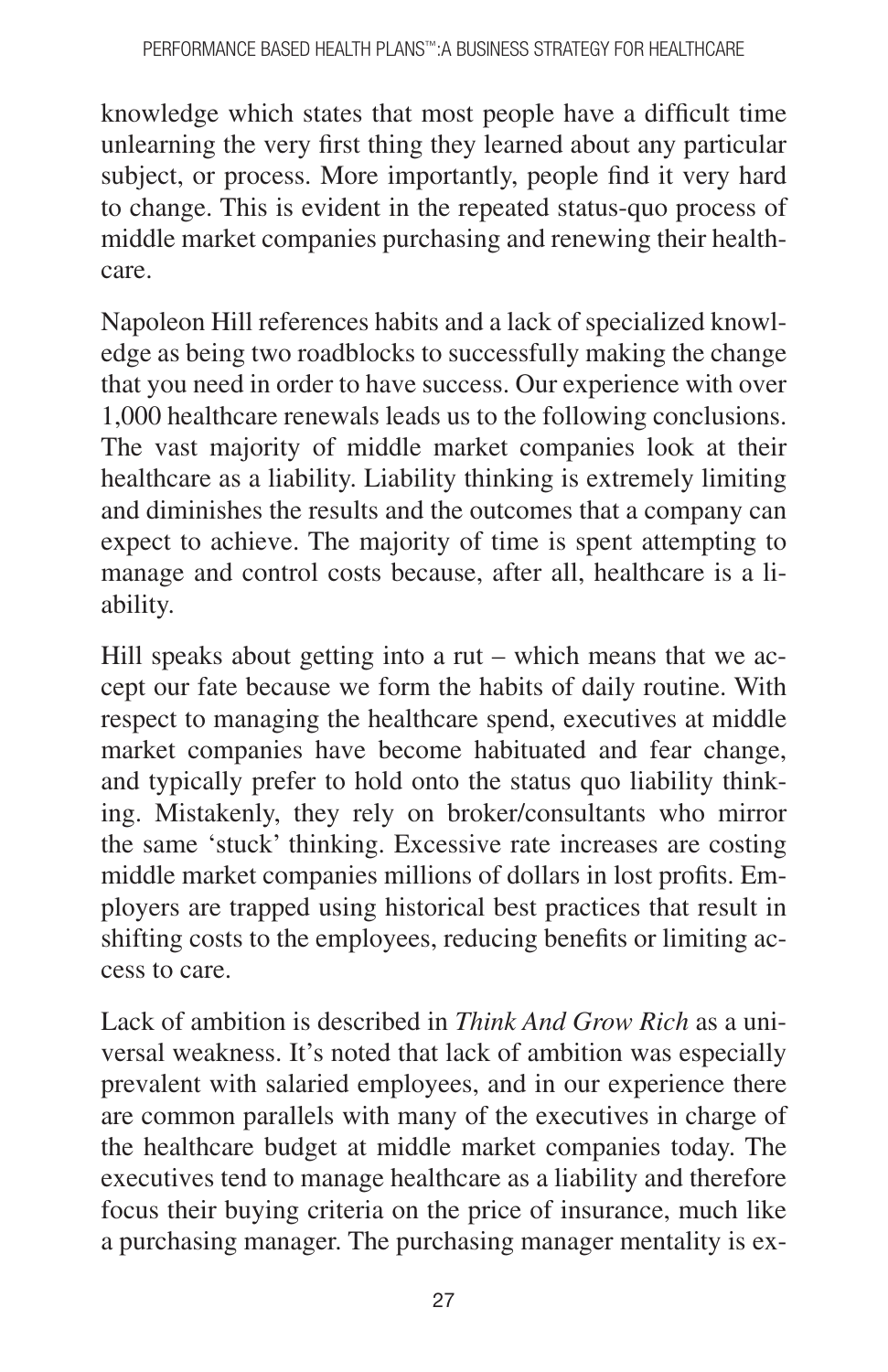hibited throughout the middle market, which results in companies being forced to react to their renewals each year. If managed correctly, EBITDA can be created from the current healthcare spend by reducing trend!

Because the insurance carriers and HMOs play hide and seek with the key utilization data, companies rely on their broker/ consultants to go shopping for sales on insurance every twelve months. We fondly refer to the process as the Ground Hog Day renewal process. As Peter Drucker once said, "If you can't measure it, you can't manage it." Therein lies the biggest problems for the middle market who are fully insured. The annual benefits renewal meeting looks and feels an awful lot like this cartoon.



For those middle market companies who are self-funded, most are operating on old maps that don't provide the directions they need moving forward. Quite simply, your outcomes are a function of your design. And, your design is representative of the knowledge and understanding of your internal staff and your outside broker/consultant. Since 99% of those professionals manage healthcare as a liability then you can be assured of con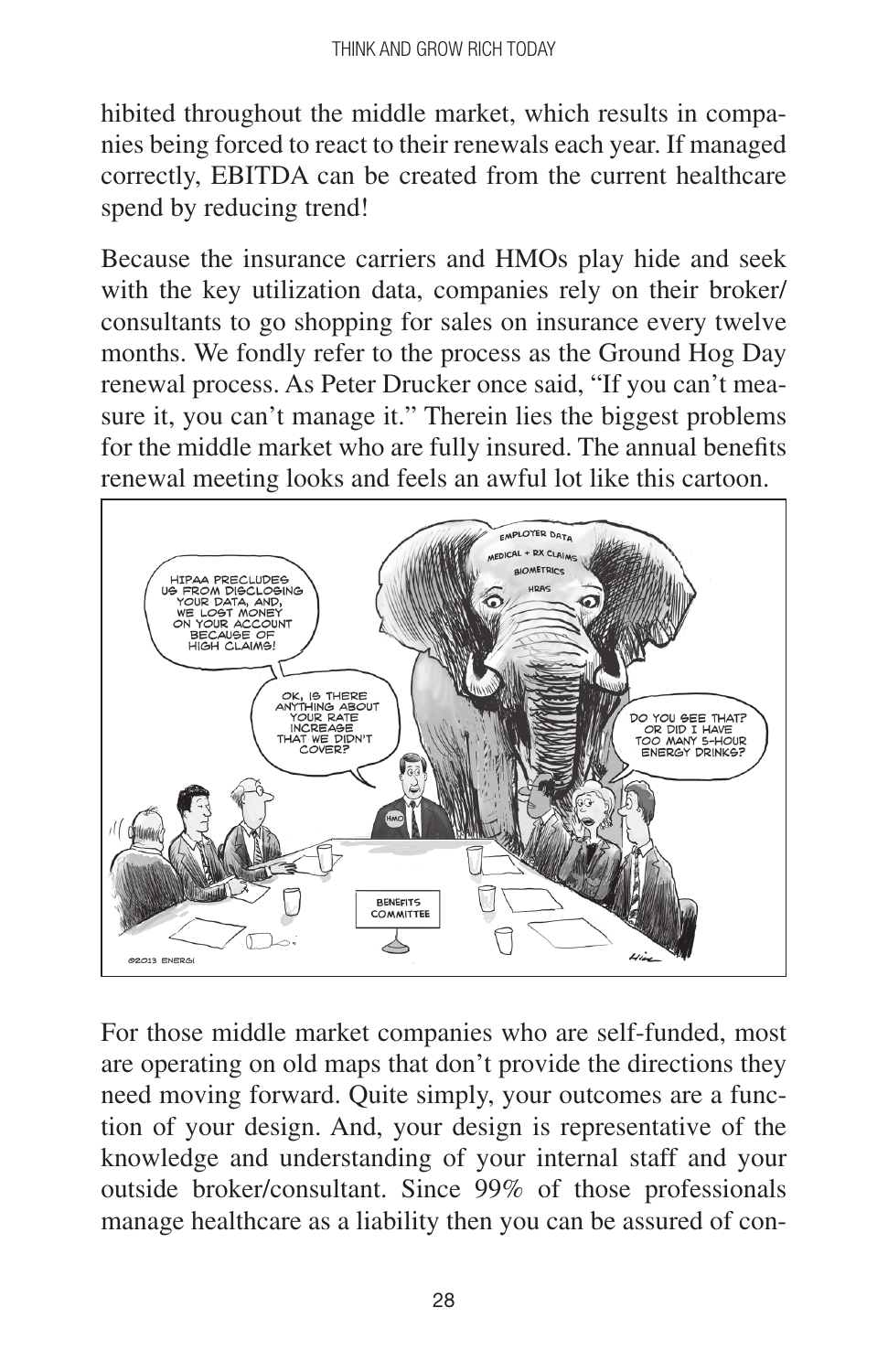tinued unmanaged excessive trend increases. When you are lost in the woods, you have to stop looking for signs that confirm you know where you are – just admit that you are lost.

Here's a story about being open to learning and changing your perspective, despite your illusions of expertise, which evolved over time, primarily because you have been involved with a health care purchasing process for your company twenty times over twenty years.

*A karate master came to Bruce Lee and asked Bruce if he would teach him everything he knew about karate. Bruce Lee filled two cups of water and handed one to the karate master.*

*Bruce Lee said, pointing to his cup, "This represents everything I know about karate." And then he pointed to the eager master's cup, and said, "This represents everything you know about karate. If you are to learn anything from me, you must first empty your cup to make space for what comes from mine."*

One thing that we've learned after 25 years of managed care is that we can't control the supply-chain side of the healthcare equation. Lack of ambition is particularly common in the healthcare renewal scenario because of the competing demands that often face executives who are charged with the management of the healthcare spend. For example, competing demands include making the boss happy, other job responsibilities that have to be borne by limited staff, keeping a lid on costs or just trying to keep everything as close to the *status quo* as possible!

Since nearly everyone involved in managing the healthcare spend believes it is a liability, there are also common errors made. Too often there is a reliance on the mythology of national brands and the perpetual launch of another outdated best practices initiative from other liability thinkers, who are often the consultants that are being paid to provide tactics on controlling costs.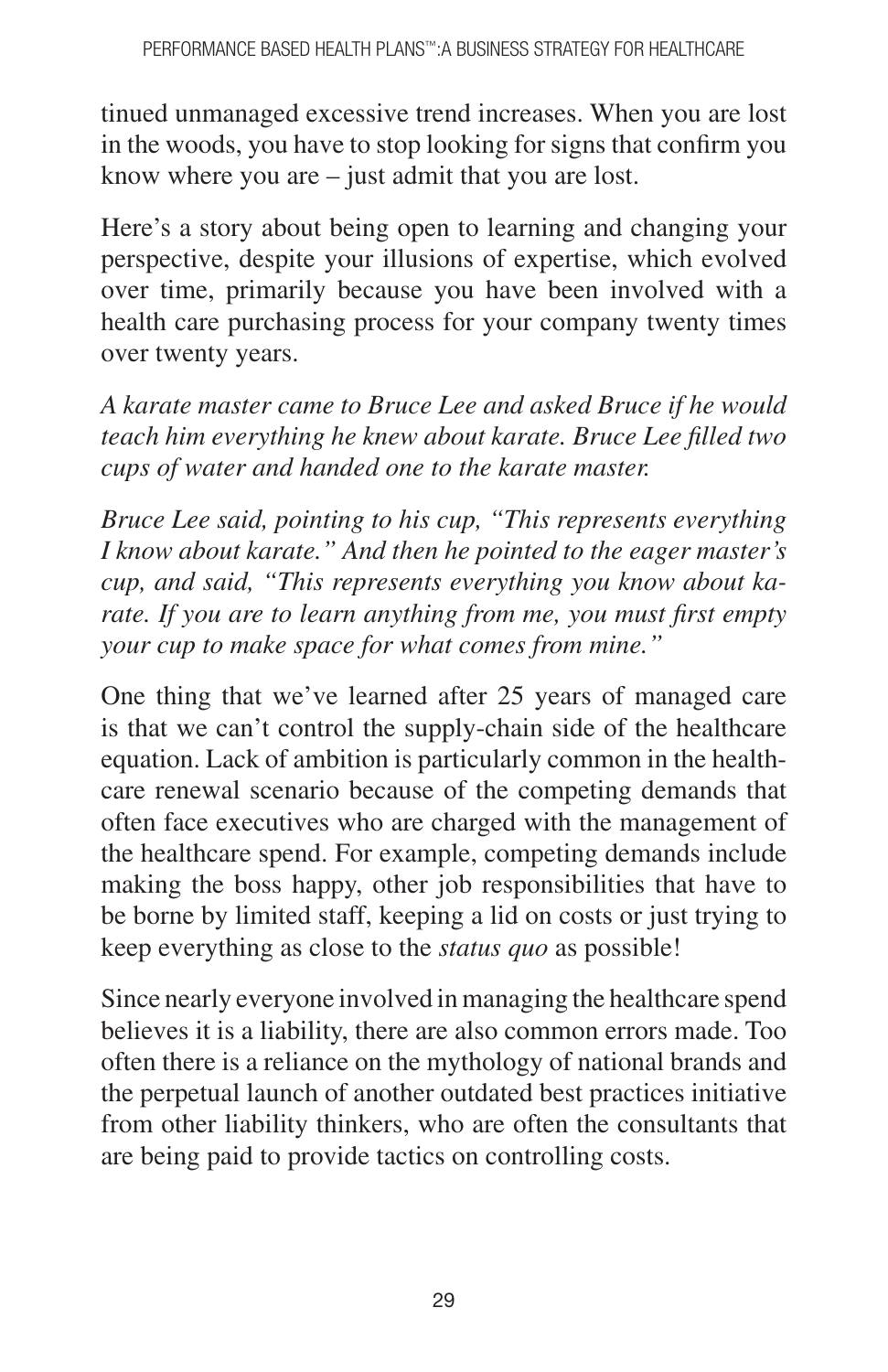

The primary expectations of the middle market are just to have their broker/consultant at least negotiate a renewal that's below national published trend and below the first carrier/HMO renewal offer. The whole process has lead to the normalization of pain for middle market companies. In today's world, healthcare rate increases are a foregone conclusion and a "less bad" renewal is the new good renewal.

All the while for the last decade, the premium increases and cost shifting to the employees in most middle market companies has exceeded the rate of pay increases, so that the net result, is employees are working for less money than they did five years ago. The renewal experience usually results in cost shifting to employees' paychecks like the cartoon on the next page.

The problem to solve is not on the supply side, but in fact, the demand side. If we reduce the demand for services we will incur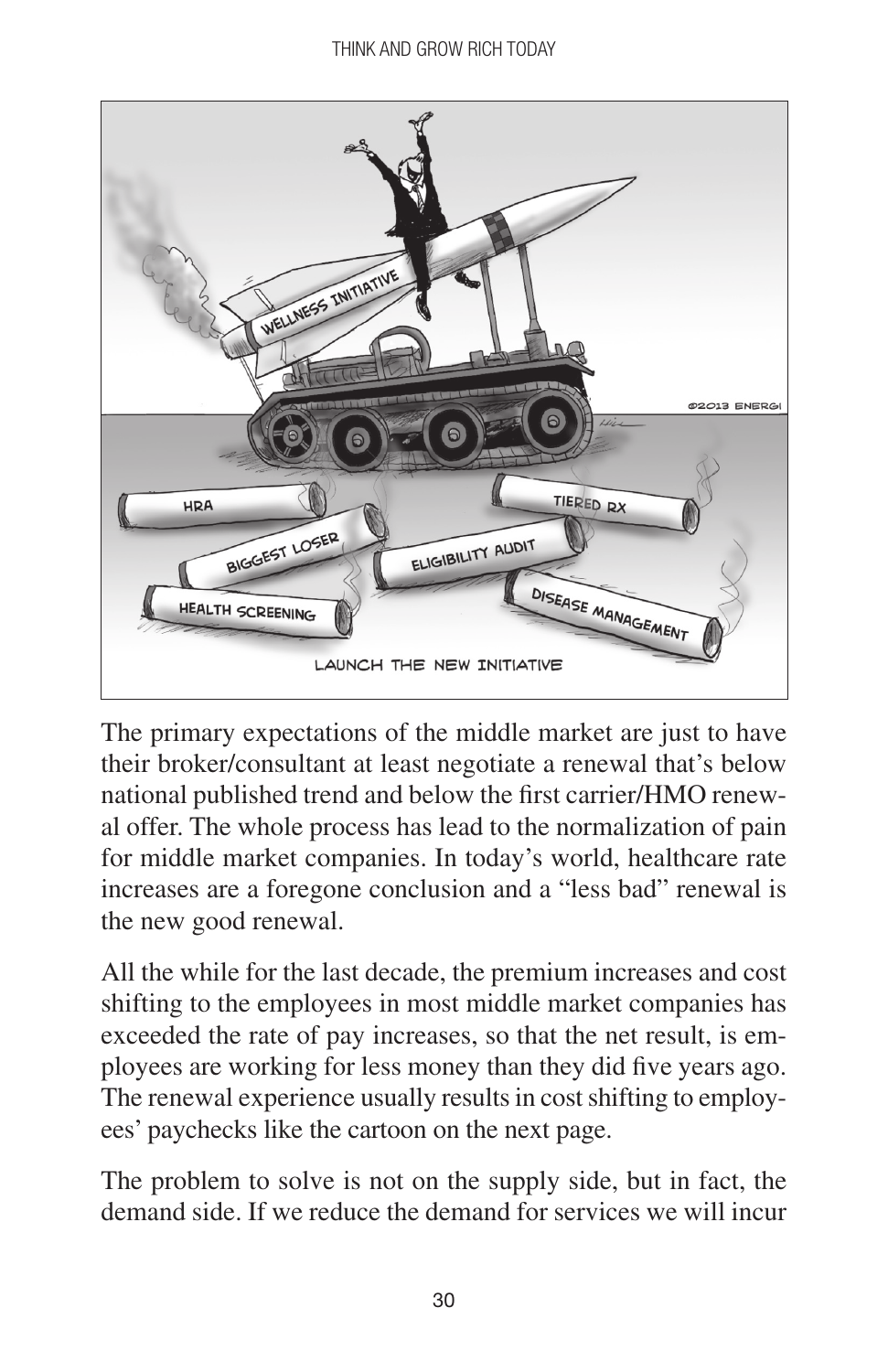#### PERFORMANCE BASED HEALTH PLANS™:A BUSINESS STRATEGY FOR HEALTHCARE



lower claims. If we incur lower claims we will have lower rates. It doesn't matter whether we're fully insured or self-funded or partially self-funded - the formula works.

One of the biggest problems we have today is the American idle. Nearly 69 percent of adults in the U.S. are overweight with nearly 40 percent considered obese. The question the middle market companies have to ask themselves is - do you want to eliminate disease, or do you want to promote health? Think of it the same way as in the financial world - do you want to eliminate poverty, or do want to promote wealth?

The future is going to be about the redistribution of health, not wealth. It's not about controlling the health premiums! Success in the future is about maintaining the health of the employee!

Creating measurable data points around the health status of the employee population will have the largest impact on future rates.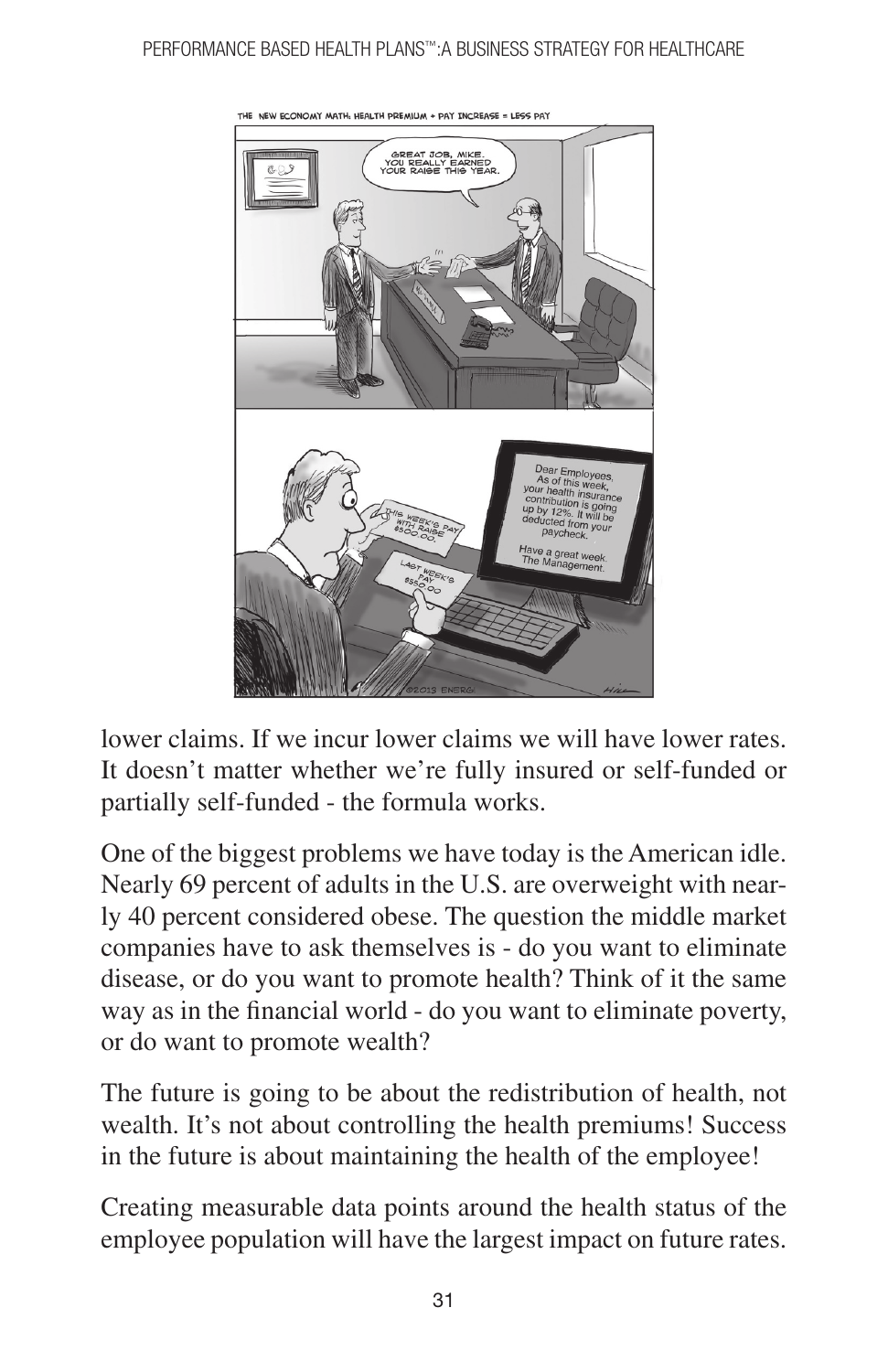Middle market companies who can create Performance Based Health Plans™ based upon data, employee participation and engagement in health promotion will be the winners – whether fully insured or self-funded.

When the Centers for Disease Control says that 50% to 70% of all claims are preventable and modifiable, because they're based on lifestyle and behavior choices, then we can see that there are big changes afoot. Additionally, the Institute of Medicine recently released a report that said 30% of the money spent in the US healthcare system is fraud, waste, bureaucracy and unnecessary care.

One can see the coming attractions in healthcare by studying the Affordable Care Act. Starting in 2014, employers are allowed to charge a 30% healthcare premium differential to employees based on participation or performance in health promotion, and smokers can be charged up to a 50% difference. Currently HIPAA allows for a 20% healthcare premium differential based on participation or performance in health promotion.

The majority of middle market companies have yet to build a healthcare business strategy around the future direction of healthcare, and that is a costly mistake. Whereas, most of the largest and smartest companies in America have been implementing health promotion for many years, and in some cases for decades. The proven results have been published extensively in academic, medical and business journals.

The obvious parallels can be seen in all other insurances. Nonsmokers pay less for life insurance and good drivers pay less for auto insurance. As a matter of fact, the newest innovation in auto insurance is the offer to attach a computer-monitoring device that records your driving habits and performance in exchange for the lowest possible rates.

Middle market companies have been practicing for years many of the same health care culture changes that we are espousing, but they have instituted these changes in the management of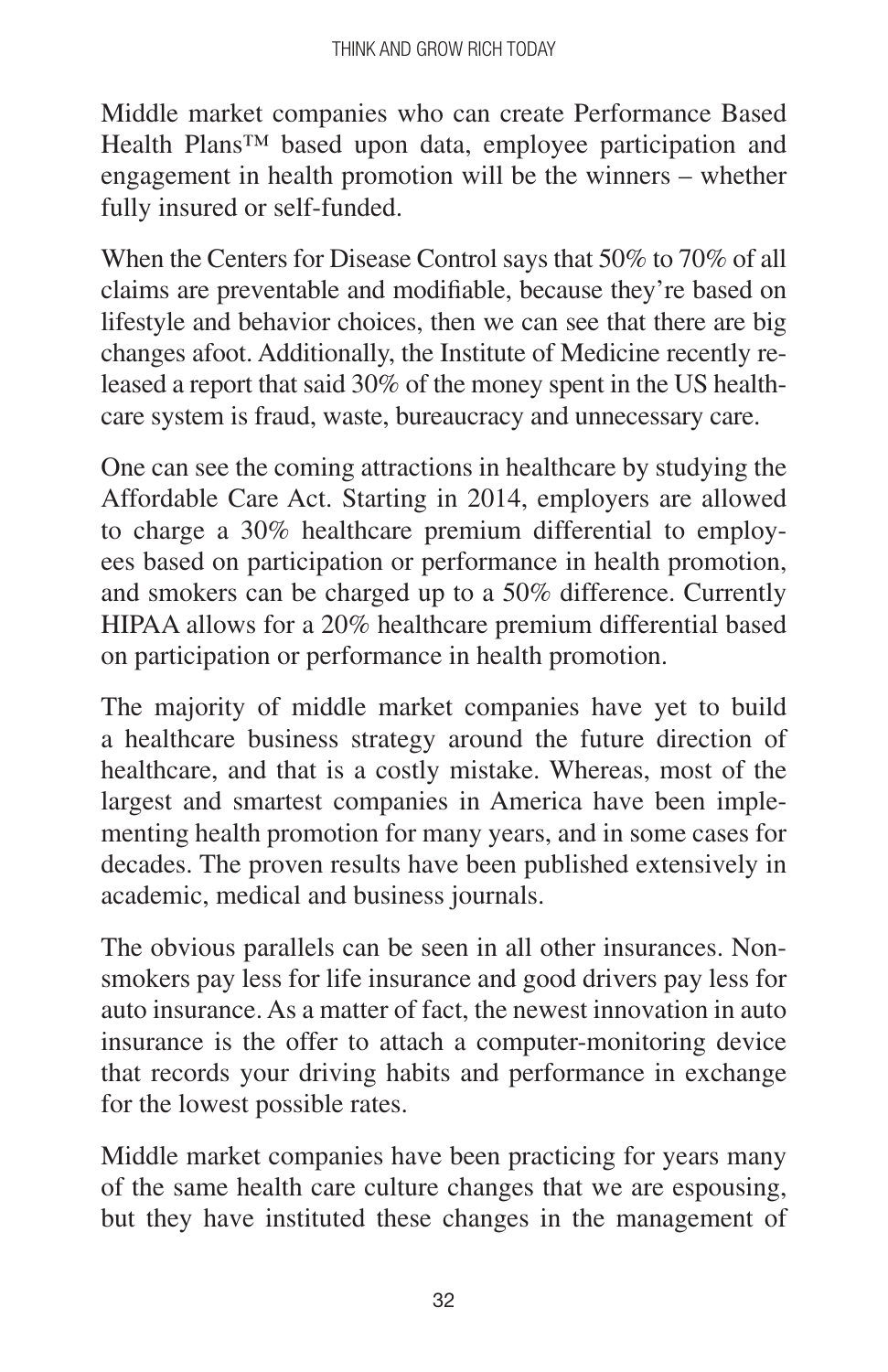their workers' compensation program. Think of your workplace safety program and the reasons you created a focus on preventing workplace injuries. What about your IT, Capital Asset, Auto or Fleet maintenance programs?

Are you starting to see the enormous blind spot in seeing healthcare as a liability? Now ask yourself why you don't have a similar prevention program for your employees. The time is now for middle market companies to align incentives, engagement and responsibility in their health care program! The solution is called Performance Based Health Plans™.

More data equals greater transparency and greater correlation to measuring future risk. The same equation holds true for healthcare claims. With more data points measured over time and supported by a health promotion program, insurance carriers can deliver better rates and for longer than twelve months.

Conventional wisdom surrounding the healthcare spend at middle market companies is outdated. It's a classic analog solution in a modern digital world. We operate a  $19<sup>th</sup>$  century medical system with  $20<sup>th</sup>$  century physicians and  $21<sup>st</sup>$  century employees.

The future of healthcare in America is undergoing a major transformation from B2B to B2C. The primary focus is no longer about the providers of medicine. Instead, the future of medicine is about the patients, their health and their outcomes.

When insurance carriers/HMOs are receiving over one thousand RFPs per month, why exactly will they view your company as a preferred risk? Successful middle market companies have to partner with professionals who can position their risk profile to a prospective insurance carrier/HMO in a way that reduces the perceived risk. The carriers/HMOs are mostly for-profit and their primary objective is to earn an underwriting profit off of your premiums.

If companies continue with their current design and current tactics, they will continue to receive excessive trend renewals. Risk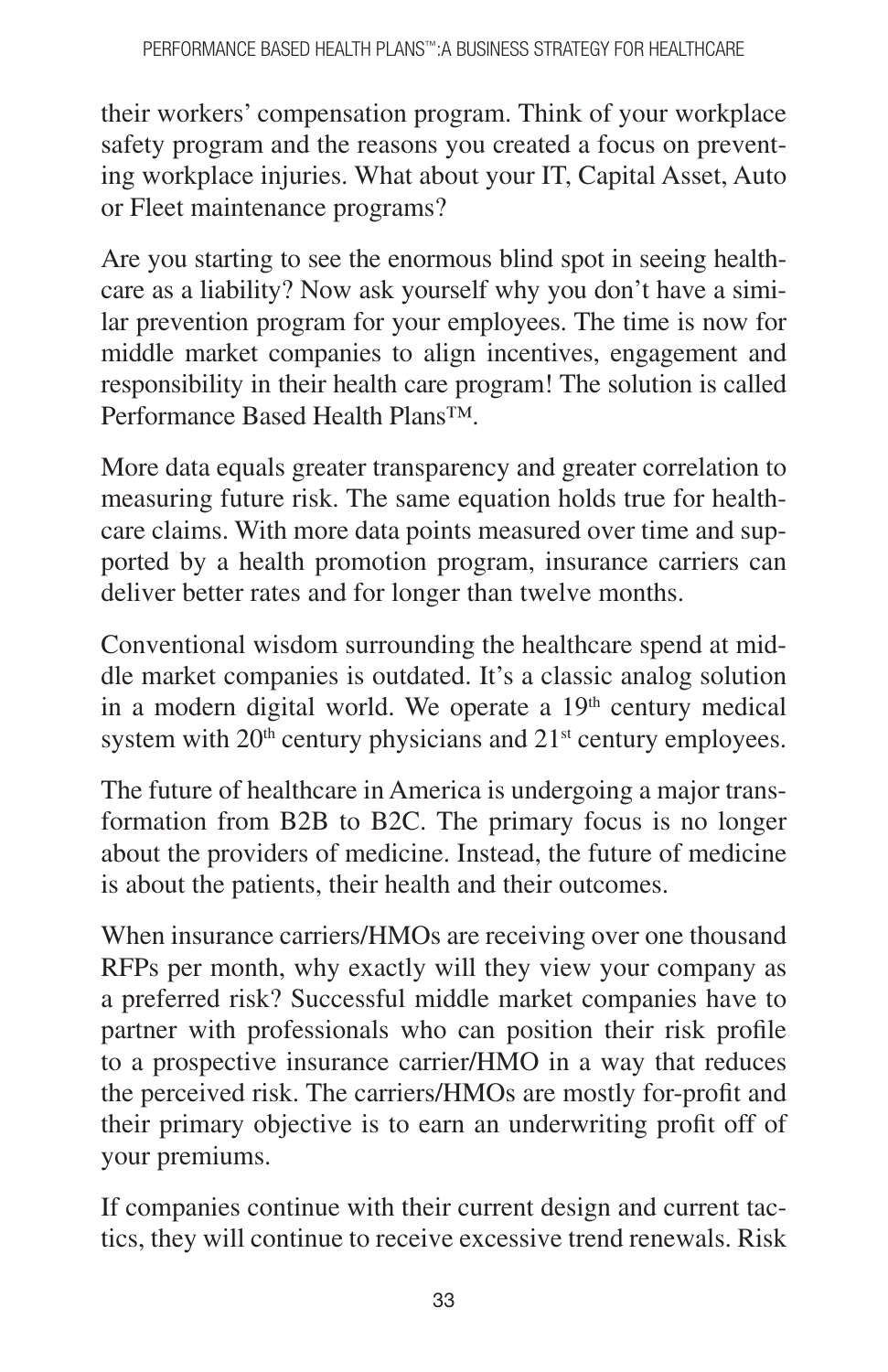management, or lack thereof, makes most employers look like every other employer. If you are fully insured then you're not doing anything except transferring the risk to the insurance company/HMO. They control all the data and they set the pricing. Is it any wonder that employers feel trapped by the uncertainty and total lack of predictability?

Remember, the insurance companies/HMOs have some data based on a clinical intervention or ongoing prescriptions for your employees that have been diagnosed with a mild, chronic, critical or degenerative disease. For an average group that means around 25%-40% of the employees. Here's a little news, most health plans ignore the 60%-75% of the employee population because they are not symptomatic and they get paid to treat sickness.

So when your broker/consultant tells you in your quarterly claims review meeting that their predictive analytics software has correlated what happened last year to 25%-40% of your population, into a forecast of next year's estimated utilization, don't be surprised later. Take a look at your 401(k) disclosures from the mutual funds – past performance is no guarantee of future performance. Those claims reviews tell you what already happened but provide little actionable intelligence for management to use. Even though the analytics reports are three inches thick that doesn't make them useful.

The digital solution is to measure your emerging risk to see what's coming around the corner, or over the horizon. By focusing on the ignored 60%-75% of the employees we can impact future claims dramatically. For example, the CDC states that 59% of next year's high claims will come from this year's low claims. That means you never see it coming and the carrier never sees it coming, because you're not measuring the emerging risks. Proper design can stratify future risks up to three years in advance.

By identifying risk factors before employees become symptomatic and creating engaging incentives, employers can dramati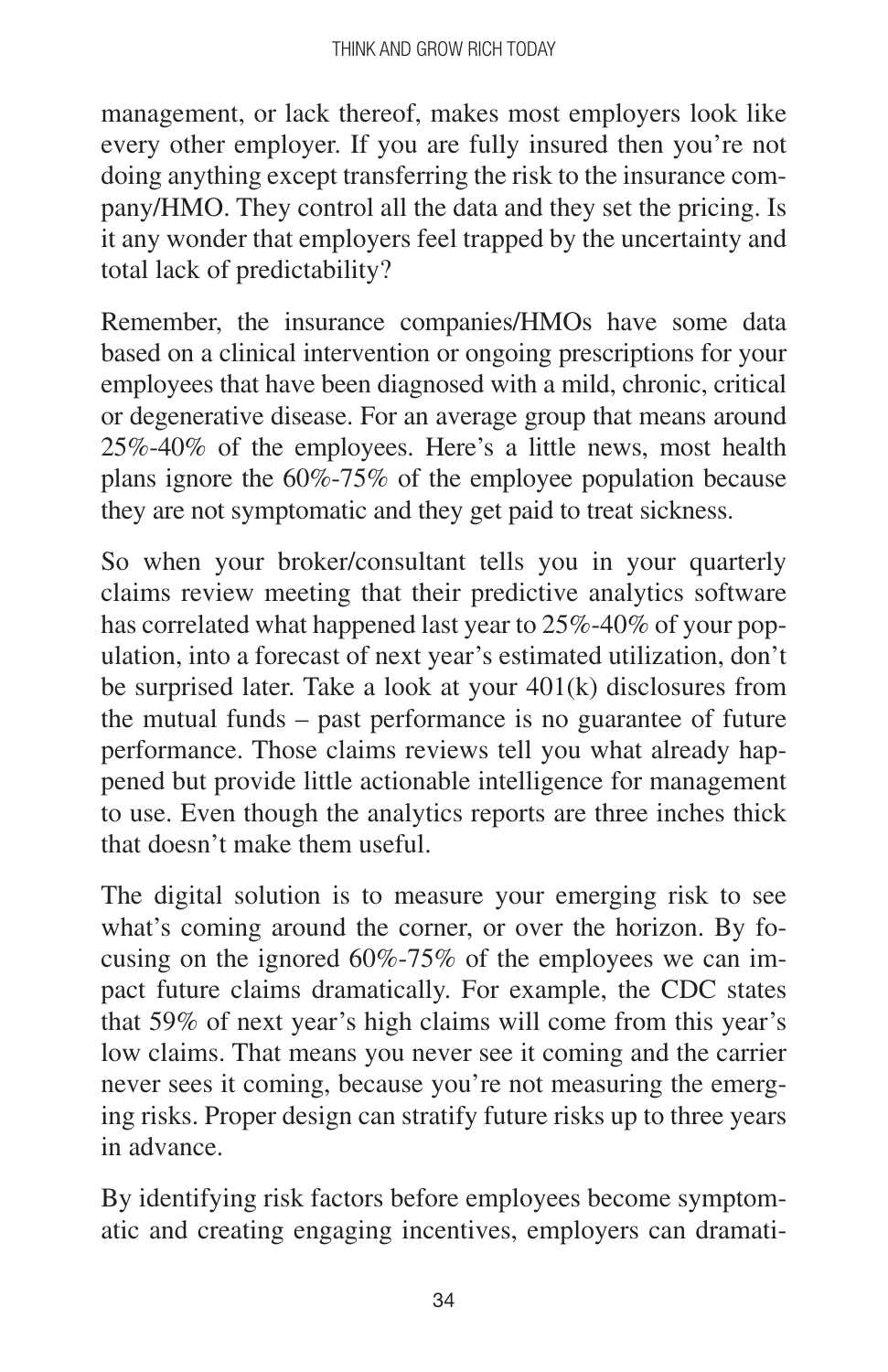cally influence currently unmanaged future claims. Health status is a continuum. Just like we get another year older each year, our health changes as well. If left unmanaged we slide along the natural continuum from asymptomatic to symptomatic to chronic to critical to expiration. Of course, there are varying degrees to all stages. …Who wouldn't want information on how their lifestyle and behavior choices were contributing to their own premature expiration date?

With more useful data that the employer can control it is possible to influence the reduction in the demand for services through a reduction in the number, size and frequency of claims. So, the natural conclusion is that we promote health not eliminate disease, and, therefore, over the long run, we prevent the preventable.

By reverse engineering the outcome that you want, one can design small incremental, repeatable, sustainable improvements to a multitude of areas and components in your healthcare program –whether it is fully insured or self-funded. The impact of those improvements will ultimately lead to lower utilization, lower healthcare rates, lower healthcare renewals and lower trend.

The natural consequences of a lower trend results in higher profits, lower workers' comp costs, lower absenteeism, greater employee productivity, less 401(k) hardship loans, less turnover and happier and healthier employees. By focusing on promoting health as an outcome and preventing the preventable, we end up with the outcome that we're looking for, because we've changed the perspective to investing in healthcare asset management versus attempting to manage by controlling the spend.

Performance Based Health Plans ™ identifies and measures the emerging healthcare risks of middle market companies – which improves the predictability and control over costs. The needs of the Company, employees and insurance carrier are aligned by promoting and incentivizing employee health responsibility. The results are higher earnings (EBITDA) by lowering the health care trend.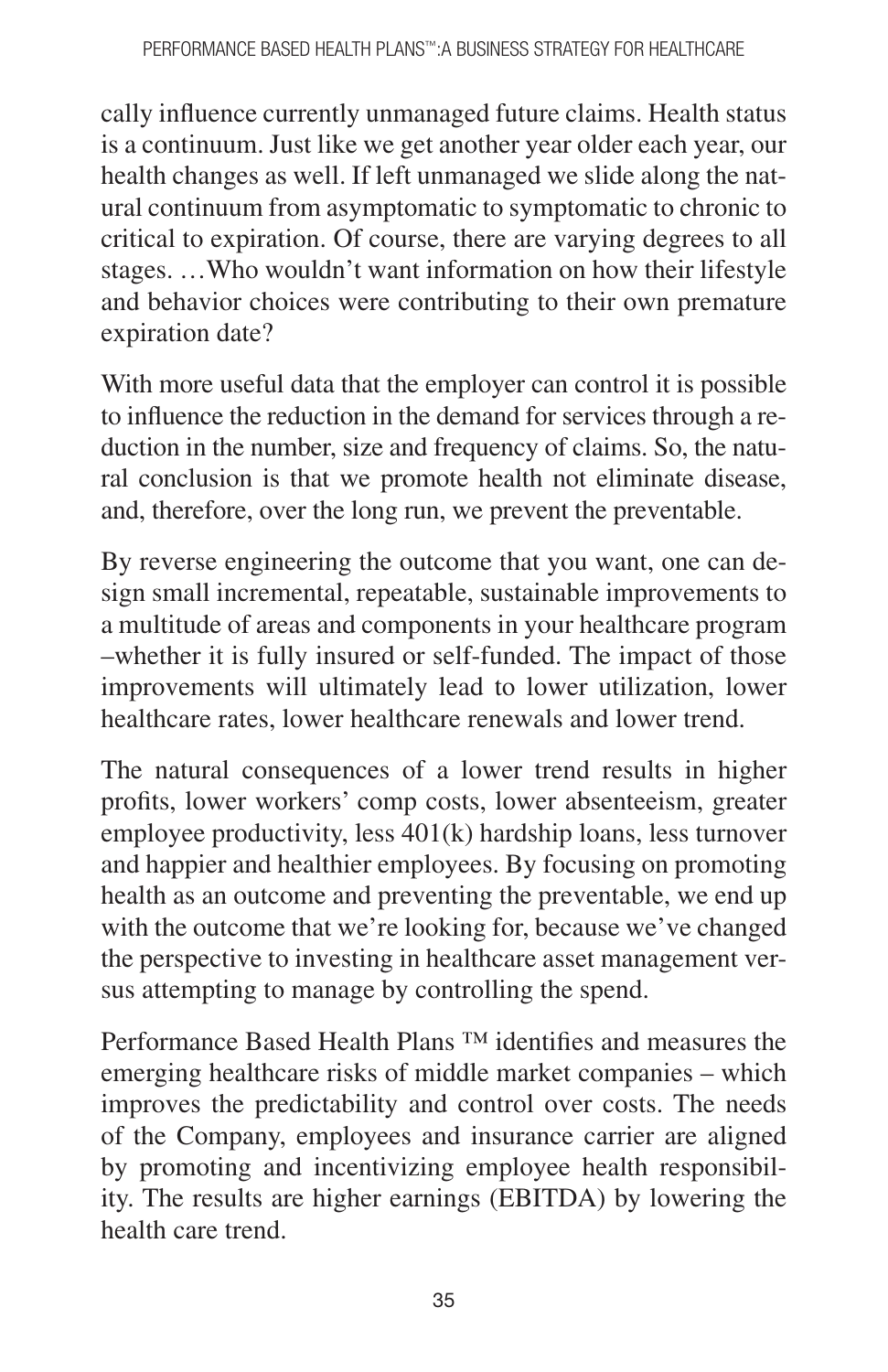#### **TOP 10 Questions To Assess Your Healthcare Management**

- 1. Do you have a three-year healthcare business strategy in a blueprint to guide you in converting healthcare from a liability to an asset?
- 2. Explain how you currently identify your population's emerging health risks up to three years in advance?
- 3. Other than paid claims analysis, what else do you use to predict next year's healthcare spend?
- 4. Exactly what data does your insurance carrier really have, and is it the best data to determine your future risk?
- 5. Exactly what metrics do you use to manage your healthcare spend?
- 6. How much is adverse selection costing the company in unnecessary claims?
- 7. How much does your carrier provide you in financial incentives for your health promotion?
- 8. If you are a preferred risk company, what strategies are you currently using to design 5% to 20% fully insured premium reductions, or similar savings to the fixed and variable cost on your self funded plan?
- 9. Exactly what are you using to reduce the number, size and frequency of medical claims?
- 10. How would engaging 75% to 95% of your employee population improve your health care business strategy?
- BONUS: How to calculate the new sales revenue necessary to replace lost profits from excessive trend increases:

\$ Amount of Increase

Example:

 $$500,000 = $5M$  New Sales

Net Profit Margin (%) .10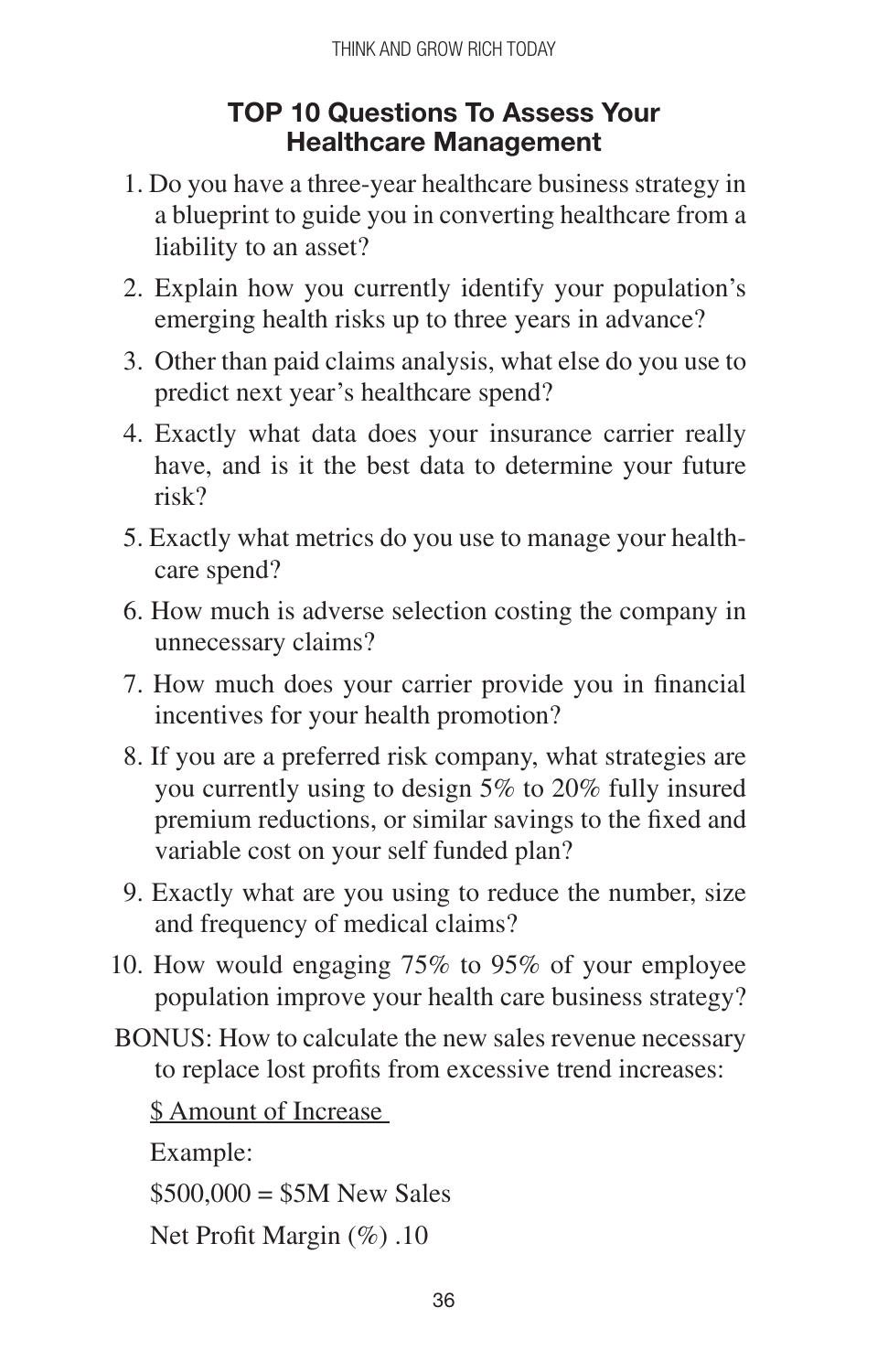

### **About Craig**

Craig Lack, the creator of Performance Based Health Plans™, will be featured in an *Inc. Magazine* spread entitled "The Next Big Thing" speaking about how Craig's exclusive program, Performance Based Health Plans™, is designing a business strategy around managing health

care and building three year benefit strategies that reduce healthcare trend. Middle market companies around the country are looking for certainty and predictability to deal with the excessive trend increases they have suffered for nearly a decade.

Craig Lack is the Founder and President of Employer's National Expert Resource Group Inc., doing business as ENERGI and brings over 20 years of employee benefits insurance experience working with middle market companies nationwide. His experience includes well over a 1,000 group medical renewals that have generated millions of dollars in additional profits for clients.

The purpose of ENERGI is to fundamentally change the perspective of the middle market on Health Care. Instead of viewing healthcare as a liability, where treatment costs have to be controlled, healthcare is redesigned and reframed as an asset where investment in employee health promotion is measured and managed. ENERGI has named its strategy Performance Based Health Plans™. We are changing the narrative on how to manage healthcare.

ENERGI creates EBITDA from health care by converting unmanaged liabilities into performing assets. The company's focus is on providing companies a step-by-step road map on how to manage health care as an asset and deliver a lower trend. The exclusive program guarantees savings in advance for qualifying fully insured and self-funded middle market companies.

Craig Lack earned his MBA and Bachelor's degrees in Finance from Long Beach State University while playing basketball for Tex Winter. Married for over 27 years to his college sweetheart, Sandy, they have two sons, Ryan and Mark. He has served on the Board of the Boys and Girls Club and financially supports the Bike Foundation, the Eric Trump Foundation, Boy Scouts of America and the American Red Cross. He is currently sharing